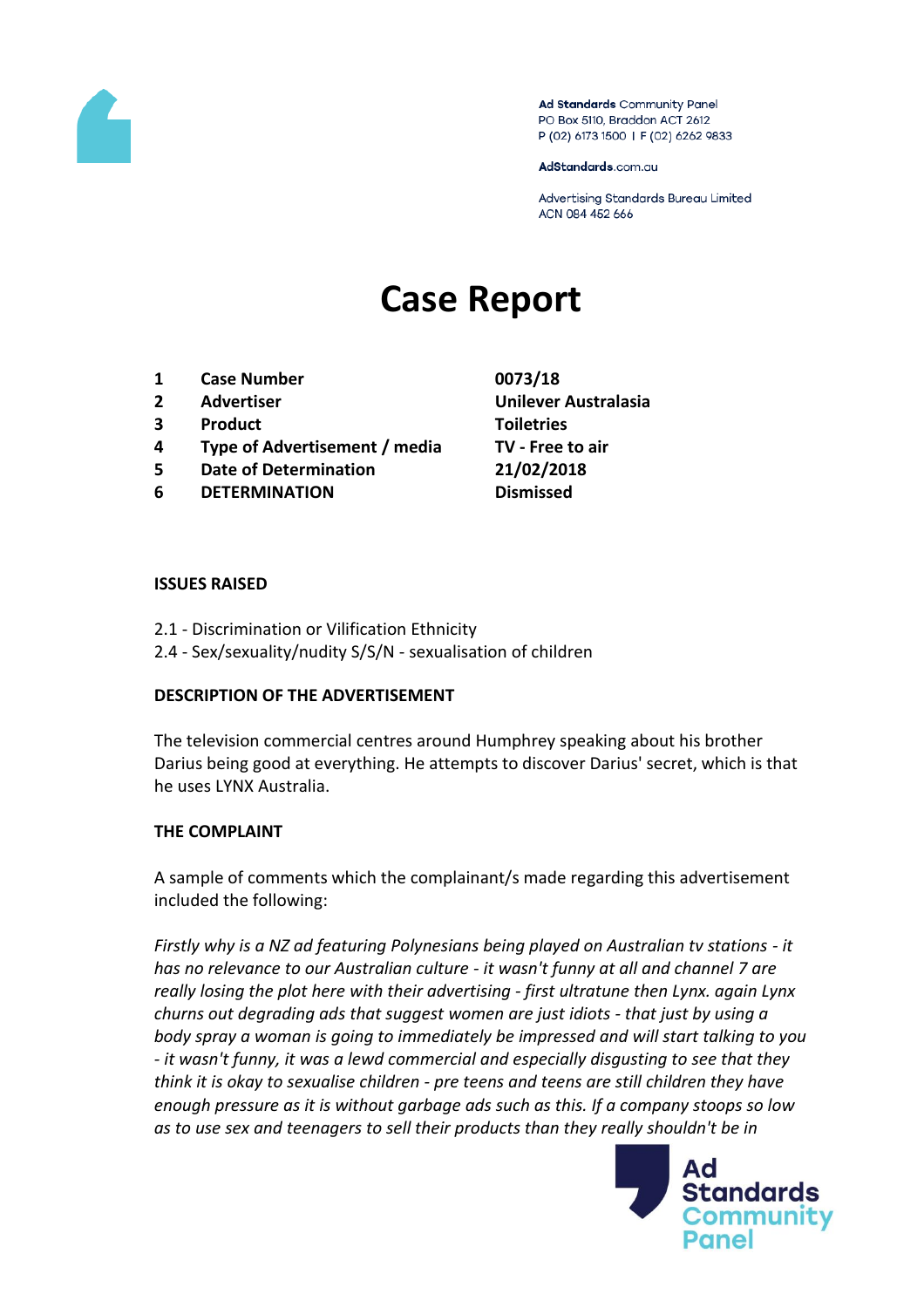

*business*

*I OBJECT To this type of advertising as it was using Pacific island and Maori actors to portray Kiwi ( New Zealanders ) and as being a New Zealander of Maori decent I find the inaccuracies of the Kiwi language and the suggestion that this body spray works for kiwis to is insulting and a insult to my Maori ancestors.*

# **THE ADVERTISER'S RESPONSE**

Comments which the advertiser made in response to the complainant/s regarding this advertisement include the following:

*For the reasons outlined below, Unilever does not consider the TVC to contravene the Code of Ethics (Code).*

*1. The Complaint*

*The Complaint is as follows:*

*"I object to this type of advertising as it was using Pacific Island and Maori actors to portray Kiwi (New Zealanders) and as being a New Zealander of Maori decent I find the inaccuracies of the Kiwi language and the suggestions that this body spray worked for kiwis to is insulting and a insult to my Maori ancestors."*

# *2. The TVC*

*Unilever is currently broadcasting 30, 60 and 110 second versions of the TVC across various broadcasting media. To ensure all possible complaints regarding the TVC are addressed, we respond by reference to the longest version. A link is available here: https://www.youtube.com/watch?v=cd2Hl0fIhMw.*

#### *Description*

*The TVC opens with the main character, Humphrey. Humphrey explains that his brother, Darius, is good (a.k.a. "choice") at everything.*

*We see Darius spray a secret undisclosed deodorant across his body.*

*Humphrey begins to list Darius' enviable life skills. He explains that Darius is "the best at rugby" – we see Darius storm down a rugby field and single-handedly tear through three defenders.*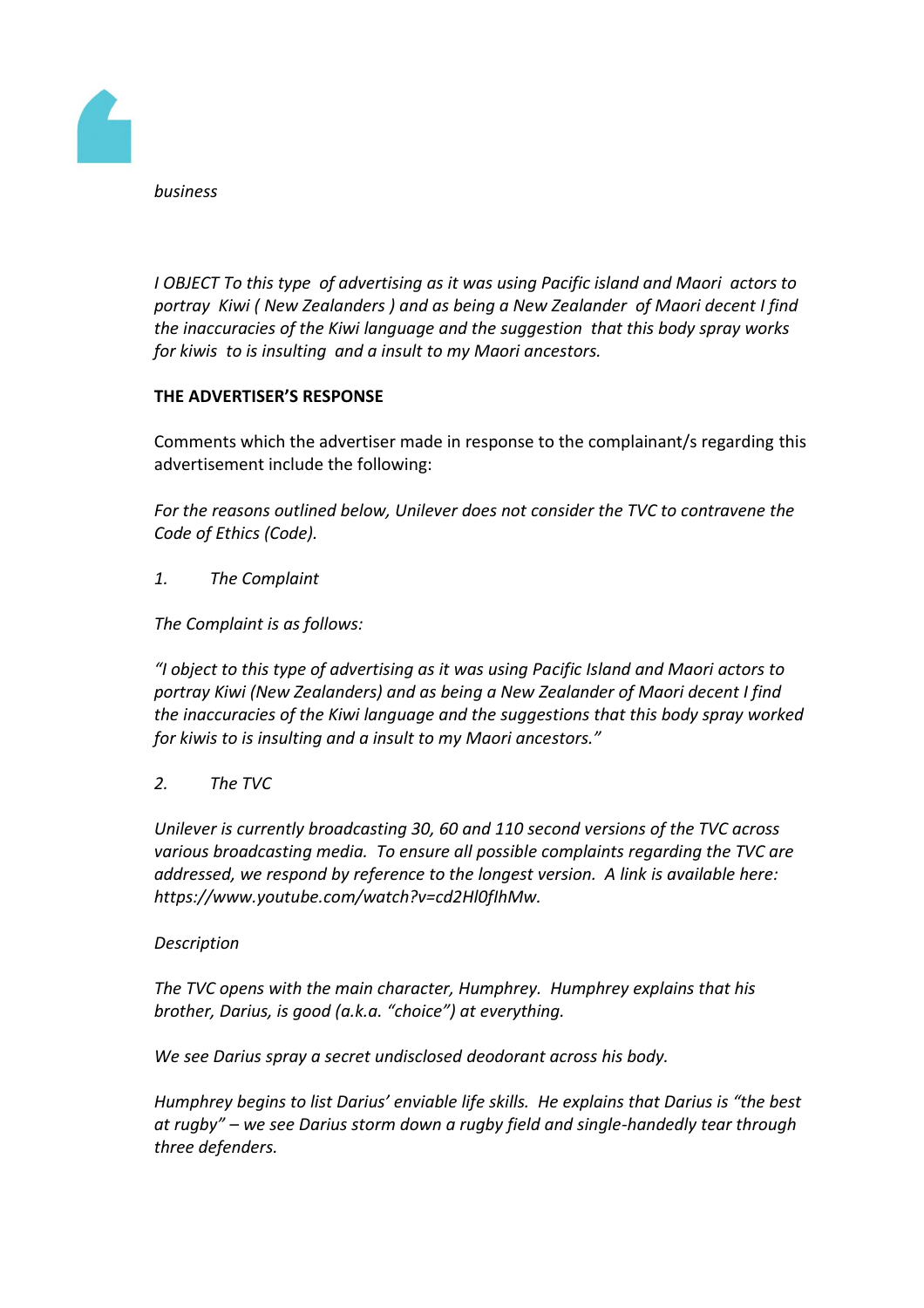

*We cut back to Darius again applying his secret deodorant.*

*Humphrey continues to explain that Darius is also the "best at running in jandals". "Jandals" is a term used by many New Zealanders to describe a form of unisex open footwear commonly referred to as "thongs" by Australians. Darius elegantly and athletically sprints across the screen in his "jandals".*

*Again, we cut back to Darius applying his mysterious deodorant.*

*Humphrey explains Darius is the "best at DJ-ing". We see Darius spinning records and dancing at a house party, some young women are admiring his skills. Darius is then shown speaking confidently to those young women.*

*Humphrey explains this is "strange behaviour for a Kiwi" and then admits that he has never had the confidence to talk to the love of his high-school life, Rachel Peckham.*

*We see Humphrey and Darius sitting together at the local park. Rachel is standing with her friends on the other side of the park. Darius convinces Humphrey to skate over to talk to Rachel. Humphrey hops on his skateboard and kick-pushes over to Rachel, but when he gets within a metre of her, he completely loses confidence and very very awkwardly skates right past her.*

*We cut to Darius performing even more enviable life skills outside a corner store – this time, break dancing and kick boxing.*

*Humphrey reveals that he suspects "Darius has a secret".*

*We see Humphrey barge into Darius' bedroom at home and pleads with his brother to tell him his secret. How is he good at everything and smells so great all the time? Darius wryly smiles and explains that it's all about "confidence and…ah...[Lynx Australia]". Humphrey is flabbergasted. Darius throws him a can of Lynx Australia and inspiringly tells him to "just be himself".*

*We see Humphrey apply the (now no-longer secret) Lynx Australia deodorant.*

*We cut back to Humphrey and Darius at the local park again. Humphrey sees Rachel Peckham and confidently walks straight up to her and says "hey, Rachel Peckham". He explains to viewers that "if you want to step up, you've got to be prepared to go down-under".*

*The TVC ends with the on-screen super, "Lynx Australia. Find your Aussie magic, even if you're a Kiwi".*

*Classification*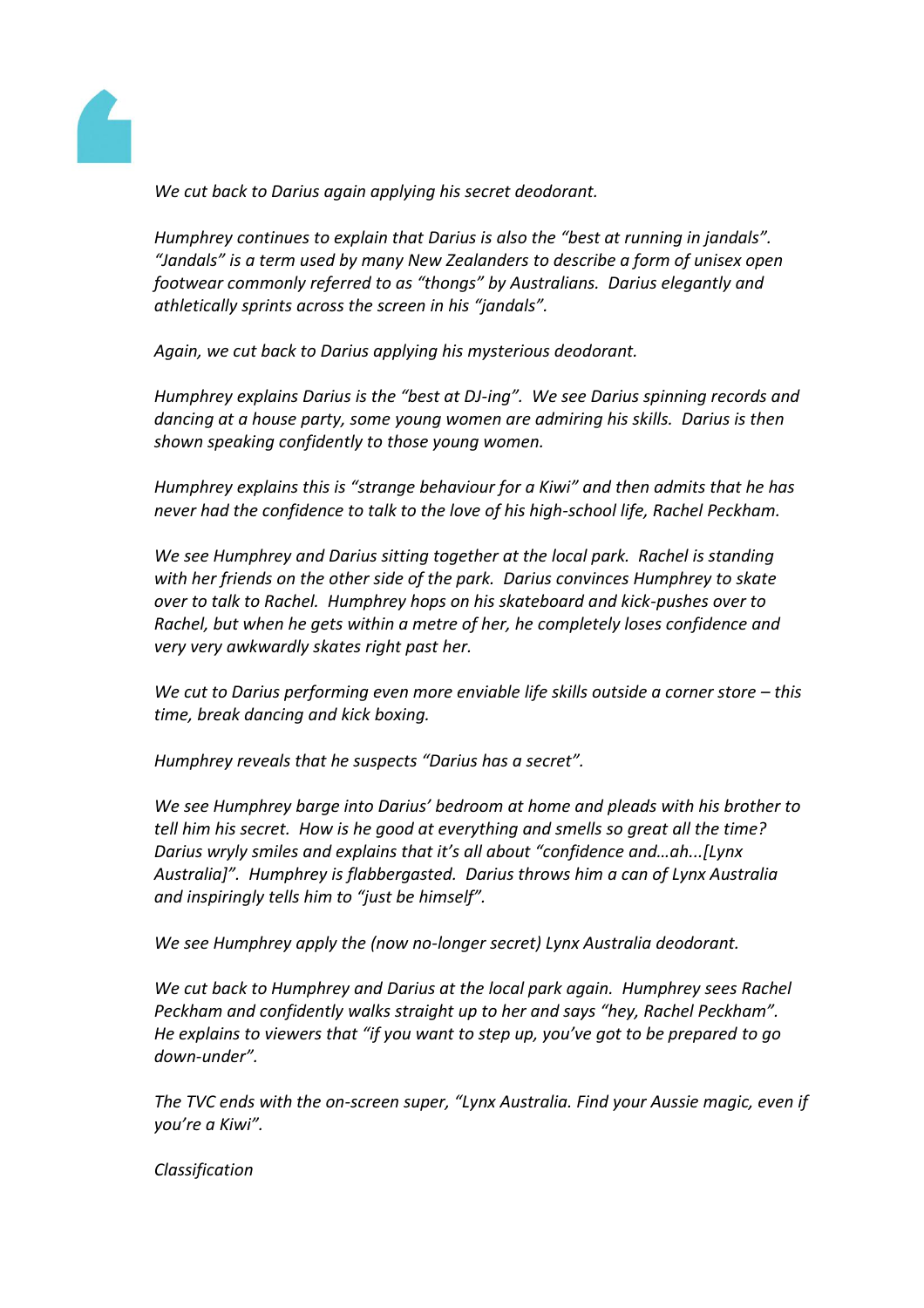

*Commercials Advice (CAD) reviewed, approved and classified the 30 and 60 second versions of the TVC as "G". The approval numbers are respectively G5F53TCA and G5F4TCA. The 110 version was not submitted for CAD approval as it will not be broadcast on free-to-air television.*

## *3. The Code*

*LYNX is a brand with a history of fun, playful advertising. LYNX also has a proud history of award winning commercials which entertain, surprise and inspire consumers. The TVC continues this tradition.*

*Section 2.1*

## *Response to Complaint*

*Unilever acknowledges the complainant's concerns, but respectfully submits the TVC does not in any way discriminate against or vilify persons of Pacific Island or Maori descent.*

*The TVC simply tells the universal story of a young man's struggle to find his magic and build-up enough confidence to say "g'day" to his high-school sweet-heart.*

*None of the characters are presented, depicted or cast in a derogatory manner and none of them portray persons of Pacific Island or Maori descent unfavourably. Rachel Peckham plays the kind and innocent girl-next-door. Darius is a handsome, confident, athletic, inspiring big brother. Humphrey is an impressionable little brother who develops confidence after learning from his big brother that it comes from being yourself (plus a brief spray of our excellent smelling Lynx Australia deodorant). Humphrey eventually breaks-through his adolescent shyness and talks to his highschool sweet-heart. The story and the character development is light-hearted.*

*The TVC was written and directed around the main actor, Julian Dennison, who plays Humphrey. Julian is a renowned young comic actor from New Zealand and is of part Maori descent. He is revered for his irreverent, nonchalant and self-deprecating humour, which made him the perfect choice for Unilever's cheeky Lynx Australia campaign.*

*Julian is well known for his lead role in New Zealand's highest ever grossing film, Hunt for the Wilderpeople. He is also well known for his humorous (yet sobering) role in the New Zealand Government's award winning anti-drug-driving ad, Blazed (https://www.youtube.com/watch?v=P8KAaf45g5U), plus several ads for Air New Zealand in which he plays himself (https://www.youtube.com/watch?v=y0zxx9WQ9jc).*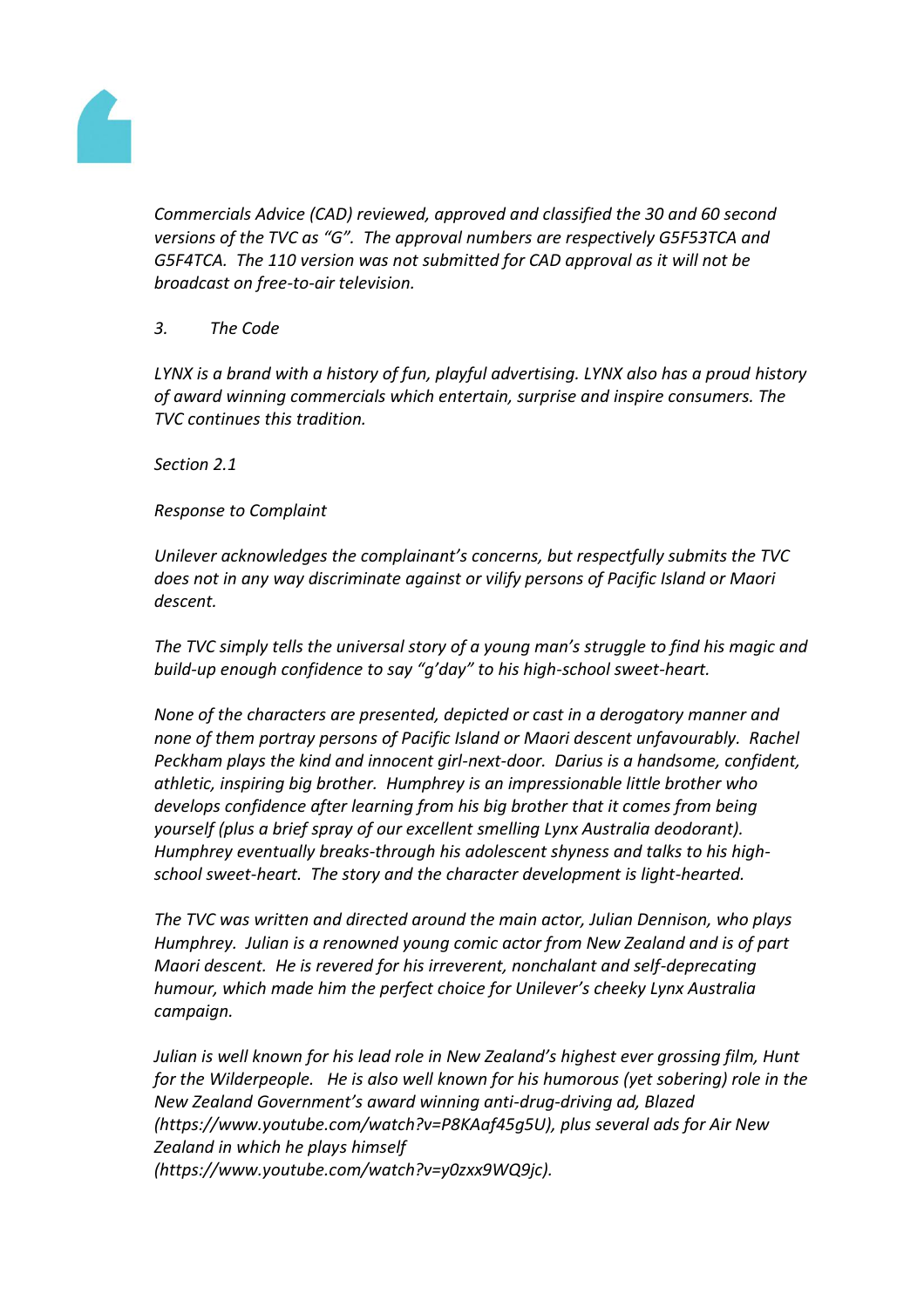

*The two main supporting roles are played by Alex Tarrant (Darius) and Amber Paki (Rachel Peckham). Alex is of part Maori and Pacific Island descent and Amber is of part Maori descent.*

*These three lead actors play their characters in their natural accents and are not seeking portray Maoris, Pacific Islands or any other New Zealanders unfavourably or inaccurately.*

*In the overall context, Unilever respectfully submits that the TVC does not discriminate against or vilify Maoris or Pacific Islanders based on their race, ethnicity or nationality.*

#### *General Response*

*As a general response, Unilever submits that the TVC does not portray people or depict material in a manner that discriminates against or vilifies any person or section of the community on account of race, ethnicity, nationality, gender, age, sexual preference, religion, disability, mental illness or political belief.*

*Numerous online articles have described the TVC as "light-hearted" , "cheeky" , "a humorous ad which pokes fun at the rivalry between Australia and New Zealand" , and "reigniting the friendly rivalry between Australia and New Zealand" .*

*The TVC cheekily plays on the time-honoured and sacrosanct friendly Trans-Tasman rivalry between "Aussies" and "Kiwis". The unbreakable bond between our two nations was ideologically and politically forged as brothers-in-arms and has endured many theatres of war.*

*Our uncanny closeness and similarities spur-on a healthy competitive spirit in almost every arena, with politics and sport being no exception.*

*Who could forget when Rob Muldoon (Ex-Prime Minister of New Zealand) was asked about the high number of New Zealanders migrating to work in Australia during the 1980s? He famously responded that those migrating to Australia were increasing the IQ of both countries.*

*Tim Horan AM (Ex-Australian Wallaby) captured our rivalry on the sports field perfectly when describing a rare occasion on which Australia beat New Zealand in the rugby union: "You know, the best part about beating New Zealand is that Australians who've been copping it season after season from Kiwis at work (there's always a Kiwi in the joint) can go to work on Monday morning and give [it to] them".*

*Despite our (seemingly unrelating) competitive spirit, there remains a wide and deep trust between our two nations. The recent Lowy Institute Poll (2017) demonstrates*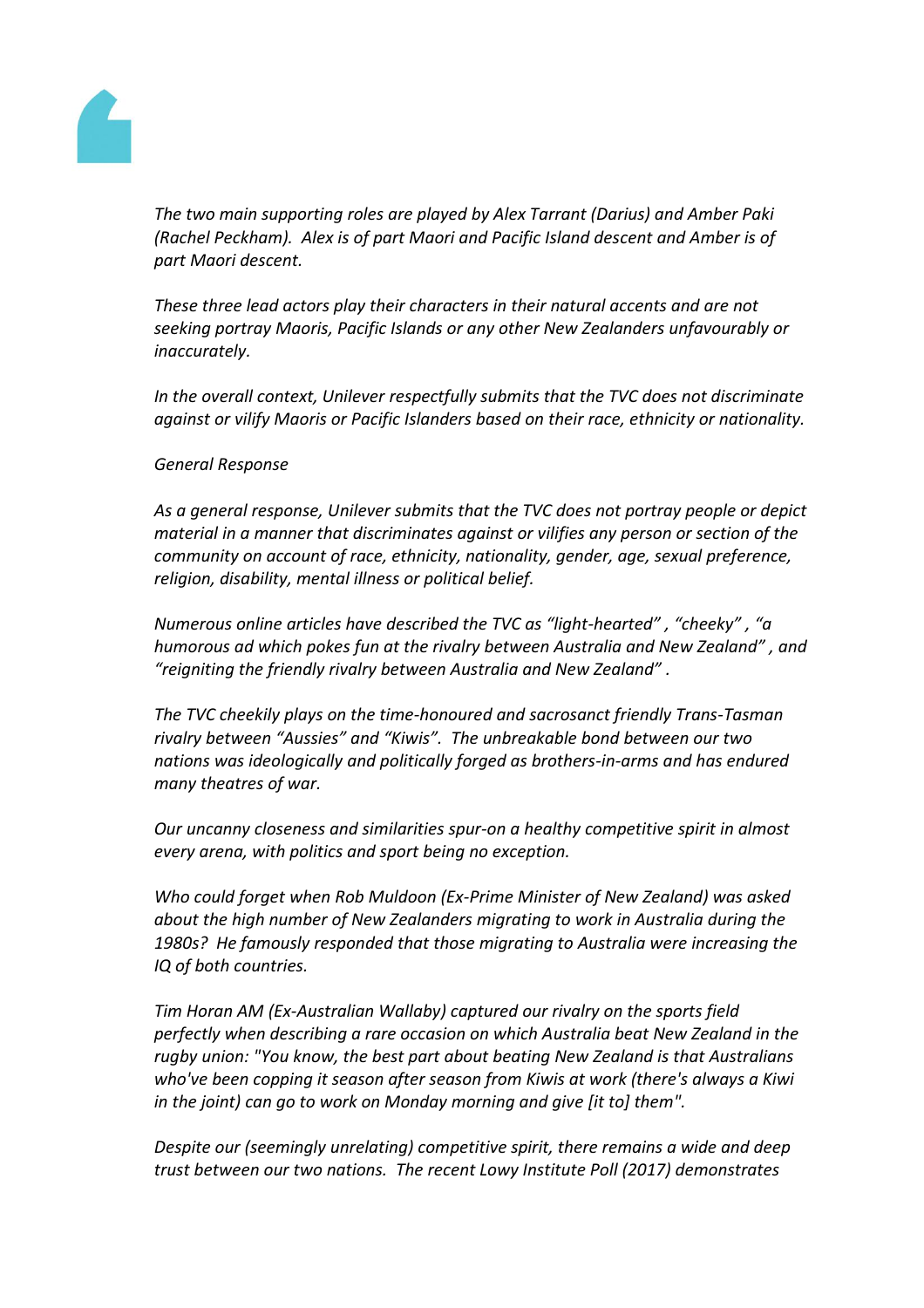

*that Australians regard New Zealanders as their "best friend" in the world, by a significant margin.*

*Given the above, Unilever respectfully submits the TVC do not discriminate against or vilify any person or section of the community in any way for any reason.*

*Section 2.2*

*Unilever submits that no aspect of the TVC employs sexual appeal in an exploitative or degrading manner contrary to section 2.2 of the Code.*

*Section 2.3*

*Unilever submits that no aspect of the TVC portrays or presents violence in a manner contrary to section 2.3 of the Code.*

*Section 2.4*

*Unilever submits that the TVC does not show any sex, sexuality or nudity without sensitivity to the relevant audience.*

*Section 2.5*

*Unilever submits that there is no inappropriate or explicit language in the TVC.*

*Section 2.6*

*Unilever submits that that the TVC does not depict material contrary to prevailing community standards on health and safety.*

*4. Conclusion*

*Unilever submits that the TVC is well within prevailing community standards and complies with the Code.*

*Please contact me should you require any further information.*

## **THE DETERMINATION**

The Ad Standards Community Panel (the "Panel") considered whether this advertisement breaches Section 2 of the AANA Code of Ethics (the "Code").

The Panel noted the complainants' concerns that the advertisement discriminates against people of Polynesian descent and that it contains material which sexualises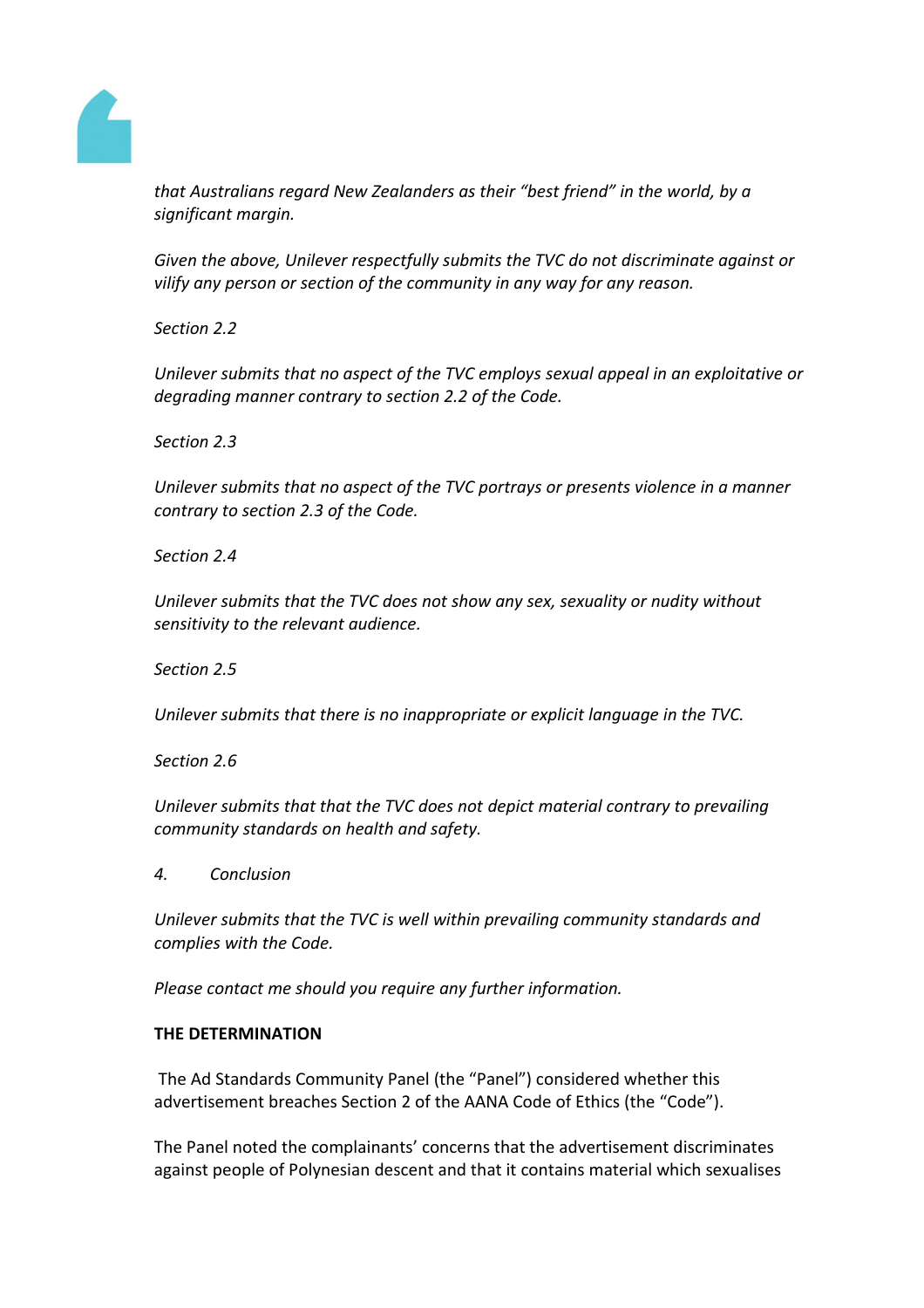

children.

The Panel viewed the advertisement and noted the advertiser's response.

The Panel considered whether the advertisement complied with Section 2.1 of the Code which requires that 'advertisements shall not portray or depict material in a way which discriminates against or vilifies a person or section of the community on account of race, ethnicity, nationality, gender, age, sexual preference, religion, disability, mental illness or political belief.'

The Panel noted this television advertisement features a young Maori boy (Humphry) talking about his brother Darius being good at everything, including talking to girls. Humphry asks Darius what his secret is and discovers that it is LYNX Australia.

The Panel noted the complainant's concern that the advertisement was offensive to virtually everyone and was sexist and racist.

The Panel noted the advertiser's response that the advertisement features real New Zealanders speaking in their own accent and does not ridicule or vilify people of Maori descent.

The Panel considered the portrayal of both Humphry and Darius in the advertisement was positive and humorous.

The Panel considered that the advertisement is suggesting that Australians are more successful in various things than New Zealanders and the brother Darius is successful because he uses 'Australian' LYNX.

The Panel considered that the advertisement presents a humorous depiction of the well-known Australian/New Zealand rivalry and in the Panel's view the advertisement is not depicting New Zealanders as inferior.

The Panel considered the phrase 'even if you're a Kiwi' at the end of the advertisement and considered that this phrase was light-hearted and playful and did not amount to material which would discriminate against or vilify anyone on the basis of race.

Overall, the Panel considered that the advertisement was humorous and presented positive depictions of race and nationality and that the advertisement did not depict material in a way which discriminates against or vilifies a person or section of the community on account of race or nationality and determined that the advertisement did not breach Section 2.1 of the Code.

The Panel considered whether the advertisement was in breach of Section 2.4 of the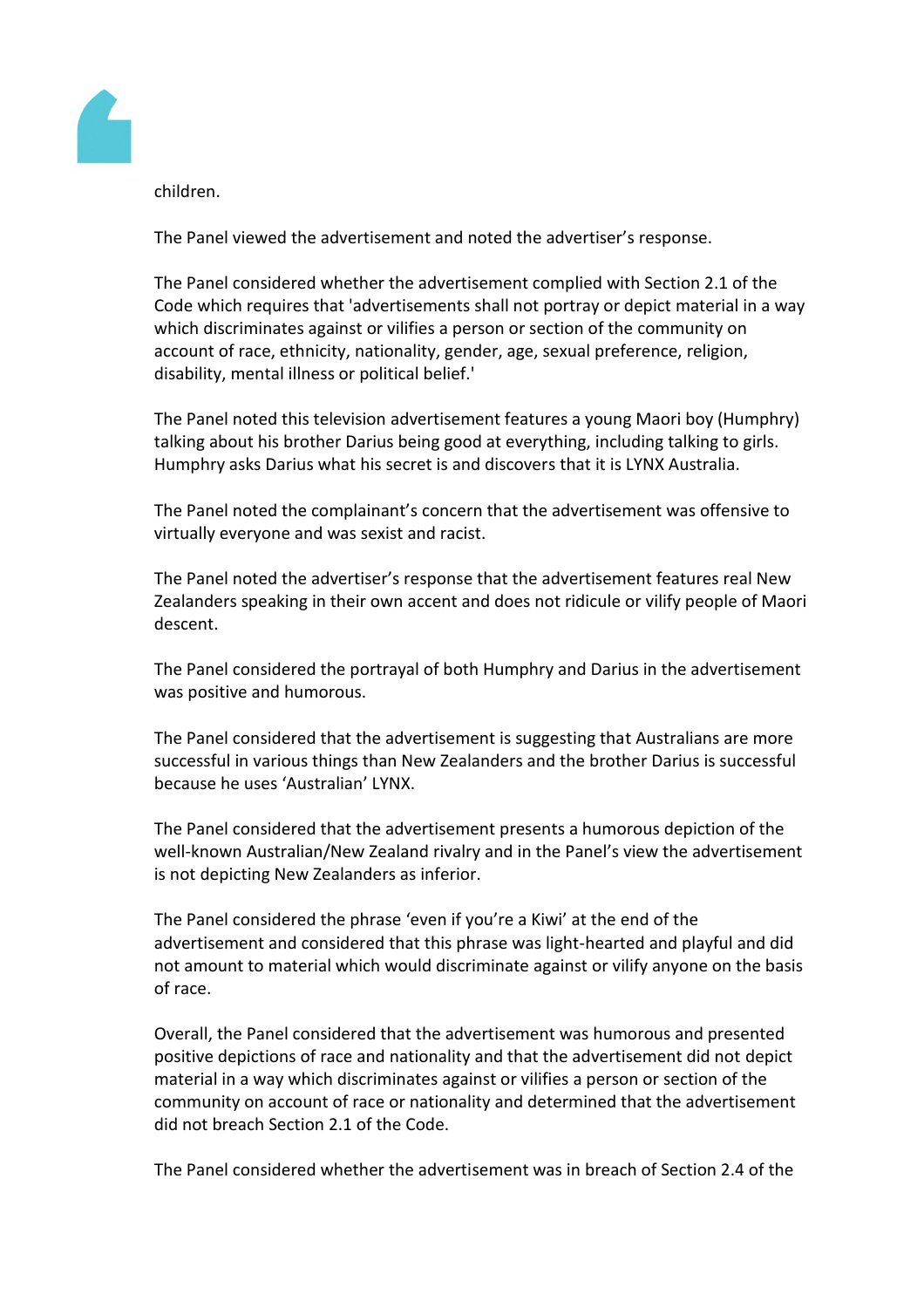

Code. Section 2.4 of the Code states: "Advertising or Marketing Communications shall treat sex, sexuality and nudity with sensitivity to the relevant audience".

The Panel noted the complainants' concern that the advertisement sexualised the young boy Humphry by suggesting that LYNX would make him more attractive to girls.

The Panel considered that the advertisement did not contain nudity, sex or sexual references.

The Panel considered that the advertisement contained a familiar awkward narrative of a young teenager with a crush on a girl and considered that the advertisement depicted this crush in an innocent and non-sexualised way.

The Panel considered that this advertisement did treat sex, sexuality and nudity with sensitivity to the relevant audience and did not sexualise children in any way. The Panel considered the advertisement did not breach section 2.4 of the Code.

Finding that the advertisement did not breach the Code on other grounds, the Panel dismissed the complaints.